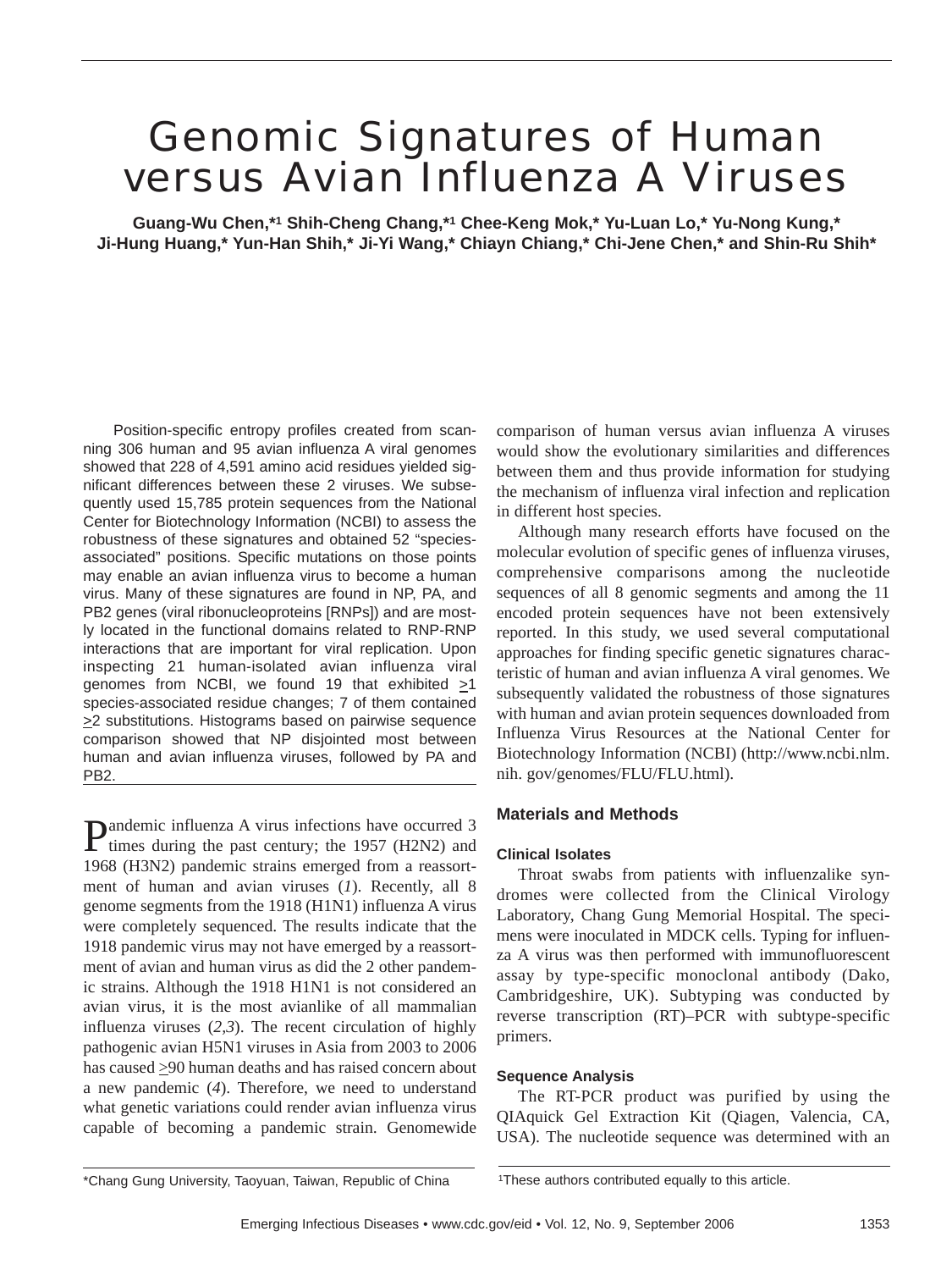automated DNA sequencer. Sequence editing and processing were performed with Lasergene, version 3.18 (DNAS-TAR, Madison, WI, USA). Multiple sequence alignment was performed with ClustalW version 1.83 (ftp://ftp. ebi.ac.uk/pub/software/unix/clustalw). Global sequence comparison that yielded pairwise sequence identities used in histogram analysis was done with the program Needle in the EMBOSS package (*5*). Amino acid sequences were translated from coding sequences and aligned by BioEdit (*6*). An entropy value was defined at an aligned amino acid position according to the formula  $\Sigma P_i^* log(P_i)$ , in which *i* is the observed probability for each of the 20 amino acids (aa) (*7*). A graphic tool was developed in Java for displaying the entropy plot used in this work. All amino acid numberings are based on influenza virus A/Puerto Rico/8/1934 (PR8).

#### **Sequences Used in Study**

To show the host-associated amino acid signatures, we retrieved full genome sequences (as of August 22, 2005) from the genome browser at Influenza Sequence Database (ISD) (*8*). To differentiate between avian and human influenza viruses, we excluded human-isolated avian influenza viruses from the human dataset and examined those sequences separately. Altogether, we had 95 avian and 306 human influenza viral genomes, henceforth termed "primary dataset." All 11 viral proteins encoded by the 8 genomic RNA segments were compared: PB2, PB1, PB1-F2, PA, HA, NP, NA, M1, M2, NS1, and NS2.

Avian influenza viruses from human influenza patients were separately retrieved from NCBI as well as from ISD. Altogether, we had 417 protein sequences from 60 avian influenza strains, in which 21 strains contain sequences (full or nearly full length) from all 8 genomic RNA segments.

For validating the signatures obtained from analyzing the primary dataset, we further retrieved 15,785 human or avian influenza A viral protein sequences from NCBI's Influenza Virus Resources. Details for the sequences used can be found in online Appendix, Supporting Materials and Methods (available from http://www.cdc.gov/ncidod/ EID/vol12no09/06-0276.htm#app), as well as in online Appendix Table l (http://www.cdc.gov/ncidod/EID/vol12 no09/06-0276\_appT1.htm) and online Appendix Table 2 (http://www.cdc.gov/ncidod/EID/vol12no09/06-0276\_ appT2.htm). Eleven Taiwanese genomes produced in this work have been deposited in GenBank with accession numbers DQ415283 through DQ415370.

# **Results**

# **Differing Amino Acid Residues**

Using previously described methods (*7*), we separately calculated an entropy value for every aligned amino acid position for 95 avian influenza viruses and 306 human influenza viruses. Those amino acid residues with an entropy value between 0 and –0.4 for both the human and avian strains were identified as most highly conserved. We chose this entropy threshold on the basis of the entropy value –0.379, calculated at position 627 of PB2 for the 95 avian viruses. This widely reported, species-associated residue is highly conserved; it has E (Glu) in 83 and K (Lys) in 12 avian isolates and Lys in all 306 human isolates. We then selected those conserved positions with distinct amino acid residues between human and avian influenza viruses as potential host-associated signatures. An entropy plot for identifying such signature residues for avian versus human influenza virus NP segments is shown in Figure panel A. In each aligned position, we placed an avian consensus residue on top and a human consensus at the bottom. For example, the entropy value is zero at amino acid position 283 for both avian and human strains, in which all 95 avian influenza viruses contain L (Leu), whereas all 306 human influenza viruses contain P (Pro). The other 2 residues with zero entropy value in avian and human viruses are located at position 55 of PA, in which we have D (Asp) in avian viruses and N (Asn) in human viruses, and position 121 of M1, in which we have T (Thr) in avian and A (Ala) in human viruses. Entropy plots for all 11 influenza viral proteins can be found in online Appendix Figure 1 (http://www.cdc.gov/ncidod/EID/ vol12no09/06-0276\_appG1.htm).

Figure panel B shows a genomewide view of the entropy plots for 11 influenza A viral proteins. The amino acid sequences of hemagglutinin (HA), with an average entropy value of  $-0.524$  within avian viruses and  $-0.158$ within human viruses, exhibit much more diversity than other open reading frames (ORFs). PB2, PB1, PA, NP, and M1, on the other hand, are more conserved (i.e., they have less negative entropy values).

In addition to the previously mentioned 3 positions with distinct amino acid residues between avian and human strains, we found 225 additional positions with nearly distinct amino acid residues, with their computed entropy values less negative than –0.4 in both the 306 human and 95 avian strains that we analyzed. To assess the robustness of those 228 residues used in differentiating human from avian influenza viruses, we further examined 15,785 influenza A protein sequences from NCBI. After validation, 52 positions still showed an entropy value less negative than –0.4 and conserved to distinct amino acid residues between human and avian viruses (Table 1). From this entropy analysis, we identified an additional 51 aa positions that may be as important as the well-known position 627 of PB2. We designated these 52 positions as "species-associated" signatures. Among 11 ORFs, NP contains the highest number of such signatures (15 positions),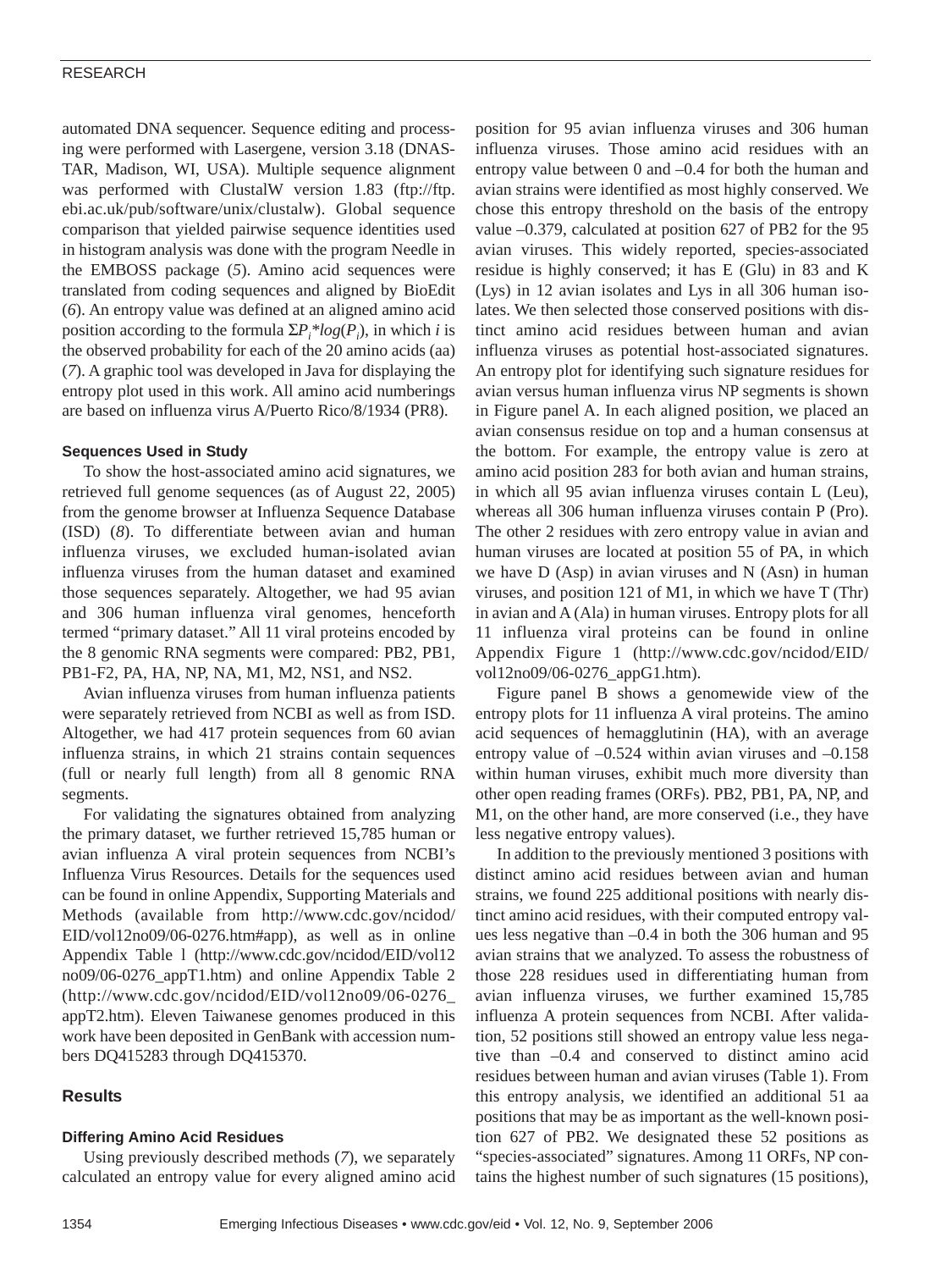

followed by PA (10 positions), PB2 (8 positions), PB1-F2 (5 positions), M2 (4 positions), M1 (3 positions), PB1 (2 positions), HA (2 positions), NS2 (2 positions), and NS1 (1 position). No signature was found in the NA gene. We also summarized the related functions of those species-associated signatures in Table 1. The complete results of genome scanning and validation can be found in online Appendix Table 3 (http://www.cdc.gov/ncidod/EID/vol12no09/06- 0276\_appT3.htm) and online Appendix Table 4 (http:// www.cdc.gov/ncidod/EID/vol12no09/06-0276\_ appT4.htm).

#### **Amino Acid Signatures in Human Viruses**

We examined how the amino acid sequences varied at those proposed signature positions for avian influenza viruses isolated from humans. At 9 of these 52 positions, residue changes were characteristic of human rather than avian viruses (Table 2). For example, 34 sequences (27 H5N1, 3 H9N2, and 4 H7N7) were available for inspection at position 199 of PB2 (data not shown). Aside from 10 sequences with gaps (sequences did not cover this position), 19 of the remaining 24 still have Ala, which is typical for avian viruses. Five of them (all H5N1), on the other hand, have this residue changed to Ser, which is mostly seen in human viruses. At the well-known position 627 of PB2, 5 sequences had gaps, 22 retained Glu (typical for

Figure. A) Entropy plot for avian versus human influenza viruses for NP amino acid residues. In each aligned position, we have a consensus residue for 95 avian strains displayed on top and a consensus residue for 306 human strains at the bottom. Completely conserved amino acid positions are filled with white; less conserved amino acids are filled in various gray shadings. Positions in which 1 single residue dominates >90%, <90% but >75%, and <75% are labeled with red, yellow, and green letters, respectively. Yellow rectangles indicate that both human and avian viruses are completely conserved to the same residue; magenta rectangles indicate that avian and human viruses are each completely conserved to a different residue. B) Entropy plots for the entire influenza A viral genome. Each lane displays entropy value distributions of aligned protein sequences for 1 of the 11 viral proteins; the upper half represents 95 avian strains, and the bottom half represents 306 human strains. (PB1-F2 contains fewer strains, as described in Discussion.) Positions completely conserved to a single residue are shown in a white band, while less conserved ones are shown in various gray shadings. The average entropy for the entire segment is shown to the right of these lanes. Entropy values are zero when residues are completely conserved; more negative values indicate more diversity. Alignment size for each protein from top to bottom is 759, 757, 90, 716, 591, 498, 480, 252, 97, 230, and 121.

avian virus), while the other 7 changed to Lys, which is typical for human virus. Among those 7 mutated sequences, 6 were from H5N1 human isolates (A/Hong Kong/483/1997, A/Hong Kong/485/1997, A/Vietnam/ 1194/ 2004, A/Vietnam/1203/2004, A/Vietnam/3062/2004, and A/Thailand/16/2004), and the other 1 was A/ Netherlands/219/2003(H7N7), which was isolated from a fatal human case of pneumonia in the Netherlands (*32*).

To understand how mutations had accumulated within a specific virus, we summarized the amino acid changes for 21 of these avian viruses that contained full or nearly fulllength sequences for each segment (Table 3). We found that 19 of 21 strains contained  $\geq$ 1 species-associated amino acid change, and 7 of them contained  $\geq 2$  substitutions; A/Netherlands/219/2003(H7N7) had the highest count for mutation accumulation (3 positions). Among these 52 species-associated signatures, the mutation combinations at positions PB2 199 and PA 409 were most commonly seen in H5N1 human isolates from Hong Kong in 1997.

#### **RNA Segment 5**

Our observation that NP contained the highest number (15 of 52) for species-associated amino acids suggested that NP might serve as a molecular target for differentiation between human and avian influenza A viruses. To indicate such host specificity, or the "genetic boundary"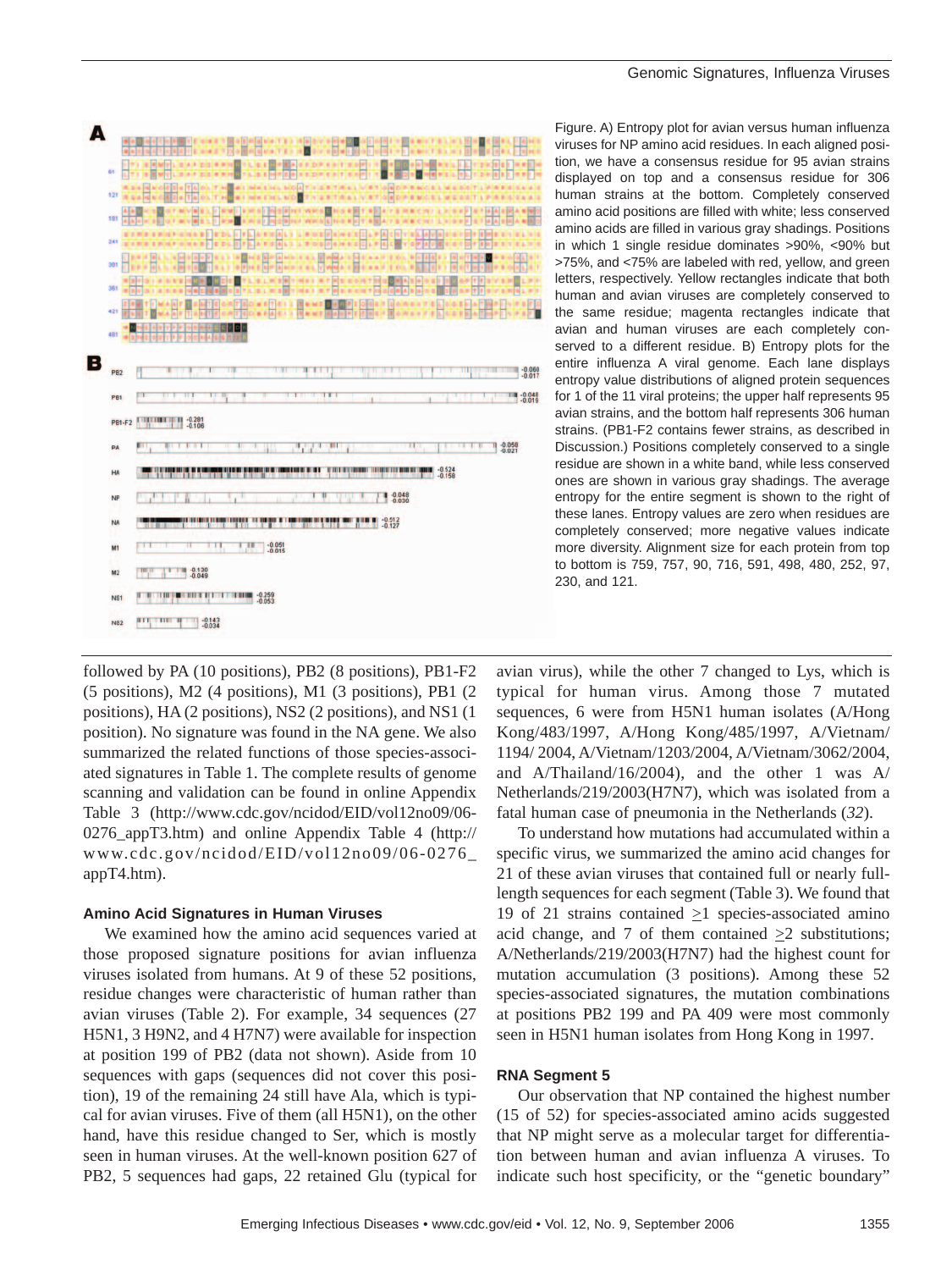|                 |          | l able 1. Validated amino acid signatures separating avian influenza viruses from human influenza viruses' |                                      |                                                      |
|-----------------|----------|------------------------------------------------------------------------------------------------------------|--------------------------------------|------------------------------------------------------|
| Gene            | Position | Avian residues                                                                                             | Human residues                       | Associated functional domains                        |
| PB <sub>2</sub> | 44       | A(208), S(7)                                                                                               | S(831), A(10), L(2)                  | PB1-1, NP-1 (9), MLS (10)                            |
|                 | 199      | A(210), S(5)                                                                                               | S(842), A(3)                         | $NP-1(9)$                                            |
|                 | 271      | T(210), A(3), I(1), M(1)                                                                                   | A(836), T(6), S(1)                   | Cap-N (11)                                           |
|                 | 475      | L(214), M(1)                                                                                               | M(839), L(3)                         | <b>NLS (12)</b>                                      |
|                 | 588      | A(203), T(6), V(6)                                                                                         | I(835), V(3), A(2)                   | PB1-2, NP-2 (9)                                      |
|                 | 613      | V(212), A(3)                                                                                               | $T(816)$ , I(16), A(8), V(1)         | PB1-2, NP-2 (9)                                      |
|                 | 627      | $E(196)$ , K $(19)$                                                                                        | K(838), R(2), E(1)                   | PB1-2, NP-2 (9)                                      |
|                 | 674      | A(204), S(6), T(2), G(2), E(1)                                                                             | T(836), A(2), I(2), P(1)             | PB1-2, NP-2 (9)                                      |
| PB1             | 327      | R(147), K(3)                                                                                               | K(766), R(66)                        | cRNA (13)                                            |
|                 | 336      | V(142), I(8)                                                                                               | $I(773)$ , $V(59)$                   | cRNA (13)                                            |
| <b>PB1-F2</b>   | 73       | K(397), R(6), I(1)                                                                                         | R(594), K(87), S(1)                  | ANT3, VDAC1 (14), mitochondrial localization (15),   |
|                 |          |                                                                                                            |                                      | predicted amphipathic helix (16)                     |
|                 | 76       | V(401), A(3)                                                                                               | A(625), V(57)                        | ANT3, VADC1 (14), predicted amphipathic helix (16)   |
|                 | 79       | R(369), Q(34), L(1)                                                                                        | Q(607), R(75)                        | ANT3, VADC1 (14), predicted amphipathic helix (16)   |
|                 | 82       | L(382), S(22)                                                                                              | S(596), L(86)                        | ANT3, VADC1 (14), predicted amphipathic helix (16)   |
|                 | 87       | $E(389)$ , G $(14)$ , K $(1)$                                                                              | G(637), E(45)                        | ANT3, VADC1 (14)                                     |
| РA              | 28       | P(213), S(1)                                                                                               | L(831), P(9), R(2)                   | Proteolysis (17)                                     |
|                 | 55       | D(214)                                                                                                     | N(836), D(5)                         | Proteolysis (17)                                     |
|                 | 57       | R(210), Q(4)                                                                                               | Q(829), R(6), L(4), K(2)             | Proteolysis (17)                                     |
|                 | 225      | S(213), C(1)                                                                                               | C(829), S(10)                        | Proteolysis (17), NLSII (18)                         |
|                 | 268      | L(214)                                                                                                     | I(827), L(11), P(1)                  |                                                      |
|                 | 356      | K(212), X(1), R(1)                                                                                         | R(827), K(11)                        |                                                      |
|                 | 382      | E(208), D(5), V(1)                                                                                         | D(824), E(11), V(2), N(1)            |                                                      |
|                 | 404      | A(214)                                                                                                     | S(828), A(9), P(1)                   |                                                      |
|                 | 409      | S(189), N(24), I(1)                                                                                        | N(830), S(7), I(1)                   |                                                      |
|                 | 552      | T(213), N(1)                                                                                               | S(835), T(1), I(1)                   |                                                      |
| HA              | 237      | N(582), R(49), D(2), H(1), S(1)                                                                            | R(1209), N(12), S(2), D(1), K(1)     |                                                      |
|                 | 389      | D(659), N(20), G(1), Y(1)                                                                                  | N(819), D(121)                       |                                                      |
| <b>NP</b>       | 16       | G(356), S(9), D(6), T(2)                                                                                   | D(646), G(7)                         | RNA binding (19), BAT1/UAP56 (20), MxA (21),         |
|                 |          |                                                                                                            |                                      | PB2-1 (22)                                           |
|                 | 33       | V(355), I(18)                                                                                              | I(638), V(15)                        | RNA binding (19), MxA (21), PB2-1 (22)               |
|                 | 61       | I(366), M(6), V(1)                                                                                         | L(642), I(8)                         | RNA binding (19), MxA (21), PB2-1 (22)               |
|                 | 100      | R(360), K(11), V(2)                                                                                        | V(619), I(32), A(1), M(1)            | RNA binding (19), MxA (21), PB2-1 (22)               |
|                 | 109      | $I(359)$ , V(10), M(2), T(2)                                                                               | $V(614)$ , $I(34)$ , $T(3)$ , $A(2)$ | RNA binding (19), MxA (21), PB2-1 (22)               |
|                 | 214      | R(352), K(20), L(1)                                                                                        | K(640), R(10)                        | NLS (23), CRM1 (24), NP-1 (25)                       |
|                 | 283      | L(372), P(1)                                                                                               | P(643), L(7)                         | NP-1 (25), PB2-2 (22)                                |
|                 | 293      | R(371), K(2)                                                                                               | K(622), R(28)                        | NP-1 (25), PB2-2 (22)                                |
|                 | 305      | R(369), K(4)                                                                                               | K(636), R(14)                        | NP-1 (25), PB2-2 (22)                                |
|                 | 313      | F(371), I(1), L(1)                                                                                         | Y(642), F(8)                         | NP-1 (25), PB2-2 (22)                                |
|                 | 357      | $Q(368)$ , K $(4)$ , T $(1)$                                                                               | K(644), R(8), Q(1)                   | NAS (26), NP-1 (25), PB2-3 (22)                      |
|                 | 372      | E(357), D(15), K(1)                                                                                        | D(630), E(23)                        | NAS (26), NP-2 (25), PB2-3 (22)                      |
|                 | 422      | R(373)                                                                                                     | K(630), R(23)                        | CTL epitope (27), NP-2 (25), PB2-3 (22)              |
|                 | 442      | T(372), A(1)                                                                                               | $A(629)$ , T $(23)$ , R $(1)$        | NP-2 (25), PB2-3 (22)                                |
|                 | 455      | D(373)                                                                                                     |                                      | NP-2 (25), PB2-3 (22)                                |
| M1              | 115      |                                                                                                            | E(630), D(22), T(1)                  |                                                      |
|                 |          | V(856), I(2), L(1), G(1)                                                                                   | I(981), V(9)                         |                                                      |
|                 | 121      | T(840), A(19), P(1)                                                                                        | A(988), T(2)                         |                                                      |
|                 | 137      | T(859), A(1), P(1)                                                                                         | A(974), T(12)                        |                                                      |
| M <sub>2</sub>  | 11       | T(434), I(11), S(2)                                                                                        | I(911), T(44)                        | Host restriction specificities (28), ectodomain (29) |
|                 | 20       | S(471), N(13)                                                                                              | N(926), S(29)                        | Host restriction specificities (28). ectodomain (29) |
|                 | 57       | Y(481), C(1), H(1)                                                                                         | H(913), Y(33), R(2), Q(1)            | CRAC (30), endodomain (29)                           |
|                 | 86       | V(378)                                                                                                     | A(924), V(10), T(4), D(1)            | Endodomain (29)                                      |
| NS1             | 227      | E(692), G(9), K(1), S(1)                                                                                   | R(897), G(5), K(1), E(1)             |                                                      |
| NS <sub>2</sub> | 70       | S(453), G(21), D(1)                                                                                        | G(903), S(2)                         | M1, NEP dimerization domain (31)                     |
|                 | 107      | L(468), S(2), F(1)                                                                                         | F(777), L(16), S(1)                  | M1, NEP dimerization domain (31)                     |

| Table 1. Validated amino acid signatures separating avian influenza viruses from human influenza viruses* |  |
|-----------------------------------------------------------------------------------------------------------|--|

\*Numbers in parentheses in residue columns are the number of sequences yielding the specific amino acid residue; bold indicates dominant amino acid residue type.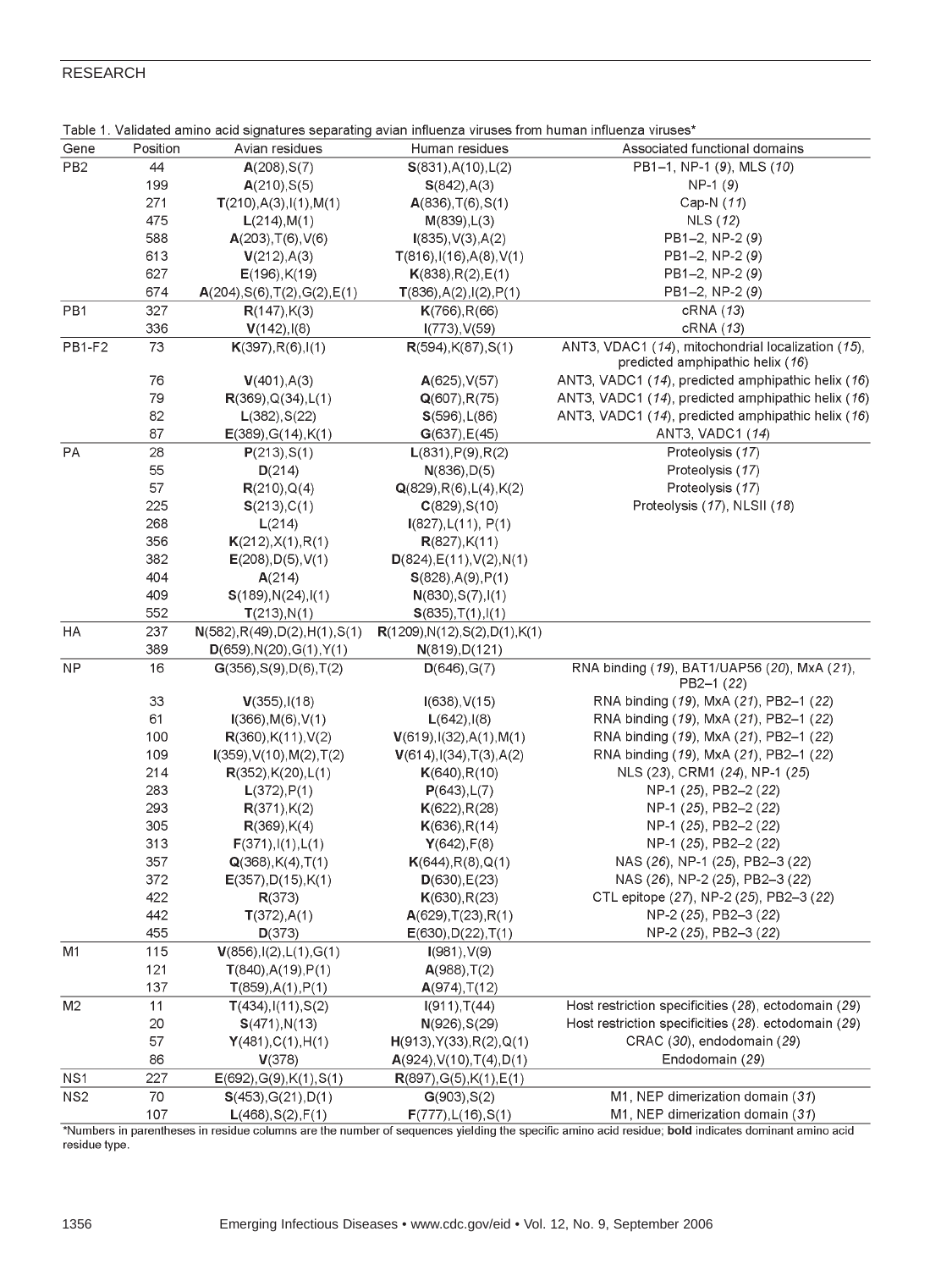| - - - - - - - - -        |          |                  |             |                |        |             |
|--------------------------|----------|------------------|-------------|----------------|--------|-------------|
| Gene                     | Position | Residue*         | H5N1        | H9N2           | H7N2   | <b>H7N7</b> |
| PB <sub>2</sub>          | 199      | A(19)            | 15          | 3              |        | 1           |
|                          |          | S(5)             | 5           |                |        |             |
|                          | 271      | T(23)            | 20          | 2              |        | 1           |
|                          |          | A(1)             |             | 1              |        |             |
|                          | 627      | E(22)            | 19          | 3              |        |             |
|                          |          | K(7)             | 6           |                |        | 1           |
| <b>PB1-F2</b>            | 73       | K(24)            | 17          | 2              |        | 5           |
|                          |          | R(2)             | 2           |                |        |             |
|                          | 79       | R(24)            | 17          | $\overline{2}$ |        | 5           |
|                          |          | Q(2)             | 2           |                |        |             |
|                          | 82       | L(21)            | 19          | 2              |        |             |
|                          |          | S(5)             |             |                |        | 5           |
| РA                       | 409      | S(17)            | 12          | 3              |        | 2           |
|                          |          | N(7)             | 7           |                |        |             |
| M <sub>2</sub>           | 20       | S(34)            | 31          | $\overline{2}$ | 1      |             |
|                          |          | N(5)             |             |                |        | 5           |
| NS <sub>2</sub>          | 70       | S(26)            | 22          | 2              |        | 2           |
|                          |          | G(1)             |             | 1              |        |             |
| $-1$ $-1$ $-1$ $-1$ $-1$ |          | $\sim$<br>$\sim$ | <b>A</b> 11 | 2012/01/12     | $\sim$ | $\bullet$   |

Table 2. Summary of host-associated amino acid signature changes

Top half displays an avian-specific residue with the count in parentheses and distribution among subtypes, and the bottom half represents a humanspecific residue.

between these 2 viruses at the nucleotide level, we performed a pairwise sequence comparison for all 11 ORFs on our 401-genome primary dataset and produced histograms on their computed pairwise identities. In online Appendix Figure 2 (http://www.cdc.gov/ncidod/EID/ vol12no09/06-0276\_appG2.htm), pairs with 2 sequences of the same host species (human to human, or avian to

avian; termed homopairs) and pairs for sequences that cross host species (human to avian, or avian to human; termed heteropairs) are shown. HA and NA genes exhibited considerable sequence differences between strains, with identities as low as 47%. Also noted was a wide spectrum of percent identities (e.g., 55%–95% in the horizontal axis) containing few sequence pairs for these 2 genes. For both of these proteins, some strains from the same species can have identities as low as 50%. However, the ORF of another surface protein, M2 ion channel protein, is relatively conserved (>74% identity for viruses across species). The histograms for the polymerase genes (PB2, PB1, and PA), NP, and M1, on the other hand, are much less varied (mostly <20% variation). In particular, the NP gene was found to exhibit a fairly clear boundary between homopairs and heteropairs, at  $\approx 86\%$ .

#### **Discussion**

The glutamic acid residue at PB2 627, which is commonly seen in avian viruses, restricts viral growth in humans and monkeys, but a change to lysine restores virus replication in mammalian cells (*33*). In this study we computed for every amino acid position (distributed in the 11 known influenza viral ORFs) an entropy value that represents how conserved an amino acid residue is at that given position. We found the entropy value –0.379 at 627 of PB2 and therefore used –0.4 as a threshold to discover other amino acid residues that might be potential determinants of

Table 3. Twenty-one avian influenza A viral genomes isolated from humans and their mutations found at 12 host-associated positions within each strain\*

|                        |                               | PB <sub>2</sub> |     | <b>PB1-F2</b> |              | PA | M2 | NS <sub>2</sub> |    |    |                  |
|------------------------|-------------------------------|-----------------|-----|---------------|--------------|----|----|-----------------|----|----|------------------|
| Strain                 | Subtype                       | 199             | 271 | 627           | 73           | 79 | 82 | 409             | 20 | 70 | <b>Mutations</b> |
| A/Hong Kong/156/1997   | <b>H5N1</b>                   | S               |     | E             | Κ            | R  |    | N               | S  | S  |                  |
| A/Hong Kong/481/1997   | <b>H5N1</b>                   | Α               |     | Е             | Κ            | R  |    | Ν               | S  | S  |                  |
| A/Hong Kong/482/1997   | <b>H5N1</b>                   | s               |     | Ε             | Κ            | R  |    | Ν               | S  | S  |                  |
| A/Hong Kong/483/1997   | <b>H5N1</b>                   | A               |     | Κ             | Κ            | R  |    | S               | S  | S  |                  |
| A/Hong Kong/485/1997   | <b>H5N1</b>                   | A               |     | κ             | #            | #  | #  | S               | S  | S  |                  |
| A/Hong Kong/486/1997   | <b>H5N1</b>                   | s               |     | Ε             | Κ            | R  |    | Ν               | S  | S  |                  |
| A/Hong Kong/532/1997   | <b>H5N1</b>                   | A               |     | Ε             | Κ            | R  |    | Ν               | S  | S  |                  |
| A/Hong Kong/538/1997   | <b>H5N1</b>                   | s               |     | E             | Κ            | R  |    | N               | S  | S  |                  |
| A/Hong Kong/542/1997   | <b>H5N1</b>                   | A               |     | E             | Κ            | R  |    | Ν               | S  | S  |                  |
| A/Hong Kong/1997/1998  | <b>H5N1</b>                   | s               |     | Ε             | Κ            | R  |    | S               | S  | S  |                  |
| A/Hong Kong/212/2003   | <b>H5N1</b>                   | A               |     | E             | R            | R  |    | S               | S  | S  |                  |
| A/Hong Kong/213/2003   | <b>H5N1</b>                   | A               |     | E             | $\mathsf{R}$ | R  |    | S               | S  | S  |                  |
| A/Thailand/16/2004     | <b>H5N1</b>                   | A               |     | κ             | Κ            | Q  |    | S               | S  | S  |                  |
| A/Thailand/SP83/2004   | <b>H5N1</b>                   | A               |     | Ε             | Κ            | Q  |    | S               | S  | S  |                  |
| A/Vietnam/1194/2004    | <b>H5N1</b>                   | A               |     | κ             | K            | R  |    | S               | S  | S  |                  |
| A/Vietnam/1203/2004    | <b>H5N1</b>                   | A               |     | Κ             | Κ            | R  |    | S               | S  | S  |                  |
| A/Vietnam/3062/2004    | <b>H5N1</b>                   | A               | т   | ĸ             | Κ            | R  |    | S               | S  | S  |                  |
| A/Netherlands/219/2003 | <b>H7N7</b>                   | A               |     | Κ             | Κ            | R  | s  | S               | N  | S  |                  |
| A/Guangzhou/333/1999   | H <sub>9</sub> N <sub>2</sub> | A               | А   | Ε             | #            | #  | #  | S               | S  | G  |                  |
| A/Hong Kong/1073/1999  | H9N2                          | A               |     | E             | Κ            | R  |    | S               | R  | S  |                  |
| A/Hong Kong/1074/1999  | H <sub>9</sub> N <sub>2</sub> | A               |     | E             | Κ            | R  |    | S               | S  | S  |                  |

\*# indicates strains with PB1 RNA encoded into a truncated form of PB1-F2 of only 57 amino acids long. Boldface letters represent mutated (humanspecific) residues; Roman (nonbold) letters are used for regular avian residue. Note that at position 20 of M2, A/Hong Kong/1073/99 had its residue changed from S to R, where R is still considered a mutation within avian species.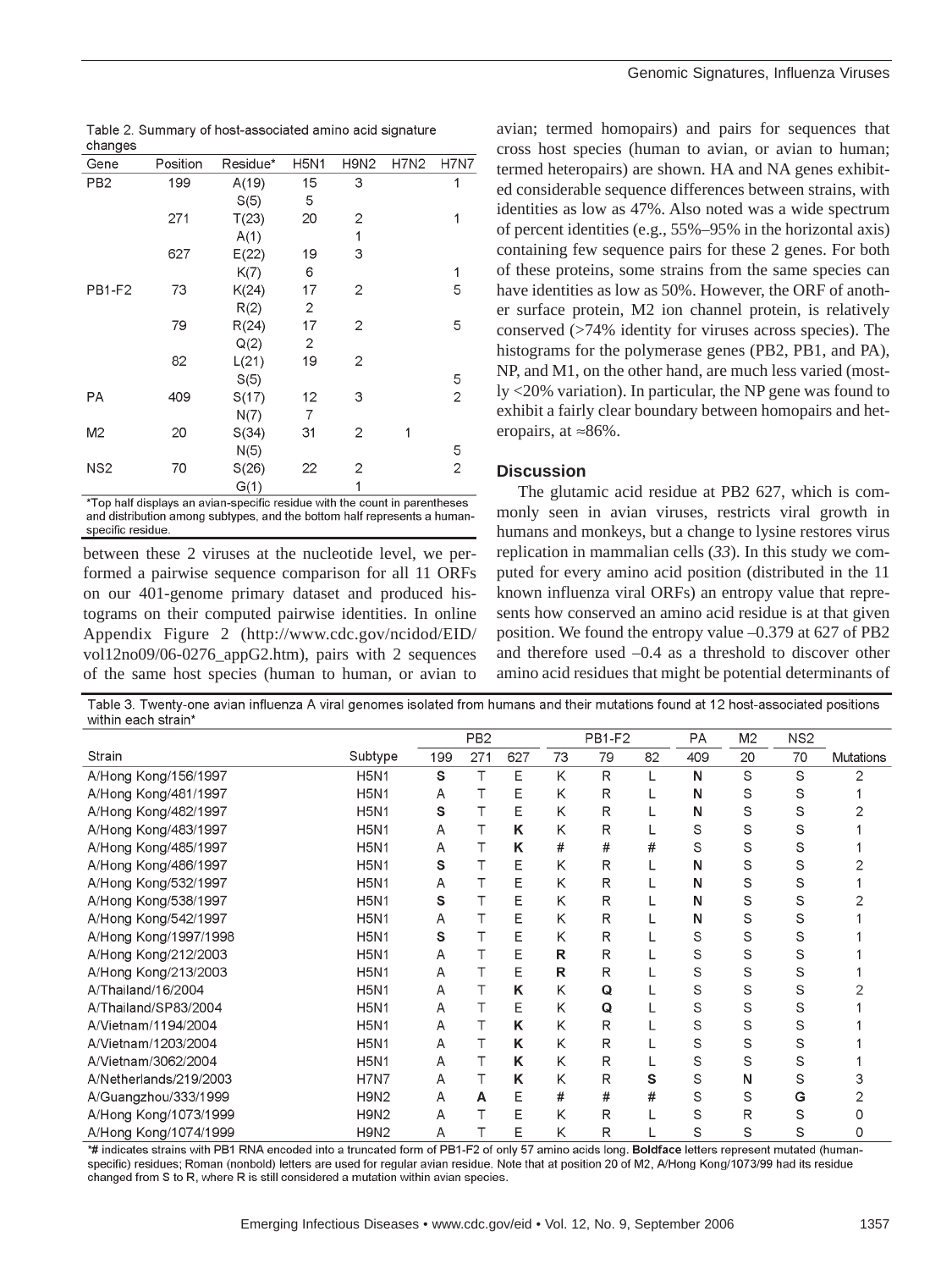host-cell tropism. Another 51 positions were found to be distinct or nearly distinct between human and avian viruses by this entropy threshold. Most of these (40 of 52) are located in viral ribonucleoproteins (RNPs) (PB2, PB1, PA, and NP), which are essential for viral replication. Taubenberger et al. reported 10 amino acid residues that distinguish human and avian influenza viral polymerases (*3*). Six of them were also identified in this study. The entropy values of the 4 missing ones were also found close to the preset threshold  $(-0.4)$ . For example, PB2 567 showed a human entropy of  $-0.039$  and avian entropy of  $-0.490$ , PB1 375 with human entropy  $-0.165$  and avian entropy  $-0.693$ , and PA 100 with human entropy  $-0.061$ and avian entropy –0.406. All 3 positions were eliminated earlier from the stage of analyzing the 401-genome primary dataset. The fourth position, PB2 702, although in the first-round list, marginally failed in the subsequent validation with human entropy –0.057 and avian entropy –0.404.

We proposed a computational approach capable of indicating species-associated signatures in studying human versus avian influenza viral genomes. Although we intended to analyze a comprehensive set of avian versus human influenza A viral genomes, the available sequences are predominated by H5N1 in avian viruses and H3N2 in human viruses. The short supply of sequences other than those 2 subtypes may inevitably cause a certain amount of bias in our results. At the completion of this study, we noticed a recent article by Obenauer et al., who had made 169 newly sequenced avian influenza viral genomes available to GenBank on January 26, 2006 (*34*); these were not included in our analysis. We checked on our 52 signature positions against these new genomes and found only 2 of them that showed an entropy value slightly over our threshold –0.4. These are PB1-F2 87 and HA 237, with entropy values of –0.522, and –0.692, respectively. The choice of entropy threshold would also affect the number of signatures found. Originally we chose –0.4 on the basis of the value –0.379, computed from PB2 627 by using 95 avian genomes. We noticed that this entropy value reduced to –0.299 at PB2 627 (see online Appendix Table 4) at the later validation stage, when we found 197 E and 19 K from a total of 215 avian PB2 sequences. If we chose to use a more stringent entropy threshold of –0.3, our analysis still showed 46 of those 52 reported signatures; missing were positions 73, 79, and 82 from PB1-F2, 409 from PA, and 237 and 389 from HA.

In addition to the data limitations, this approach of looking for species-associated signatures by entropy is less useful for HA and NA genes. The genetic diversity that exists in either human or avian viruses for these 2 gene segments can markedly boost their respective entropy to more negative values, thus making it difficult to find residues conserved enough for identifying such signatures.

We additionally performed the analysis on human H1, H2, and H3 versus avian HA (online Appendix Figure 1). For NA we performed the analysis on human N1 and N2 versus avian NA. We compared 10 human H1, 3 human H2, and 293 human H3 with 95 avian HA sequences and found 13, 13, and 69 signatures (with entropy values for both human and avian within  $-0.4$ ), respectively. This finding indicates that the human H1 and H2 strains are less distinct from avian strains (H5 dominant) than H3. For NA we found only 6 signatures, in comparison with 8 human N1 versus 95 avian (N1-dominant), and we found only 5 signatures when we compared 298 human N2 and 95 avian sequences. Entropy plots for these analyses can be seen in online Appendix Figure 1.

Two genetic alleles (allele A and B) have been described for the NS gene in avian influenza A virus. We decomposed those 95 avian NS genes into 43 in allele A and 52 in allele B and compared their amino acid sequences with 306 human NS genes. For NS1, 6 signatures were found between human viruses and avian allele A viruses, and 35 signatures were found between human viruses and avian allele B viruses. For NS2, 3 signatures were found between human viruses and allele A viruses, and 6 signatures were found between human viruses and allele B viruses. These results suggest that avian allele B viruses are more distinct from human viruses than are allele A viruses. Entropy plots and histograms for these analyses can be seen in online Appendix Figure 1 and online Appendix Figure 3 (http://www.cdc.gov/ncidod/ EID/vol12no09/06-0276\_appG3.htm).

From the histograms, we found that some of the 11 genes vary greatly between human and avian viruses, while some others vary little. No boundaries were found between homopairs and heteropairs for HA, NA, and PB1 for human versus avian viruses. This finding seems reasonable because the 2 recent pandemic strains, the 1957 H2N2 and the 1968 H3N2, both originated from reassortment with avian influenza viruses (HA, NA, and PB1 gene segments were from avian influenza). On the other hand, because histograms of NP, followed by PA and PB2, may be used to distinguish human influenza viruses from avian influenza viruses, perhaps some biologic constraints against the occurrence of reassortment exist for these 3 genes. Both the M and NS genes are less differentiable between these 2 types of influenza A viruses.

NP not only displays a clear boundary between human and avian viruses from histogram analysis but also contains more species-associated amino acid signatures (15 of 52) than other ORFs. In addition to NP, polymerase proteins PB2, PB1, and PA also contain abundant speciesassociated signatures. Most signatures in these viral RNPs are located on the functional domains related to RNP-RNP interactions that are necessary to form replicase/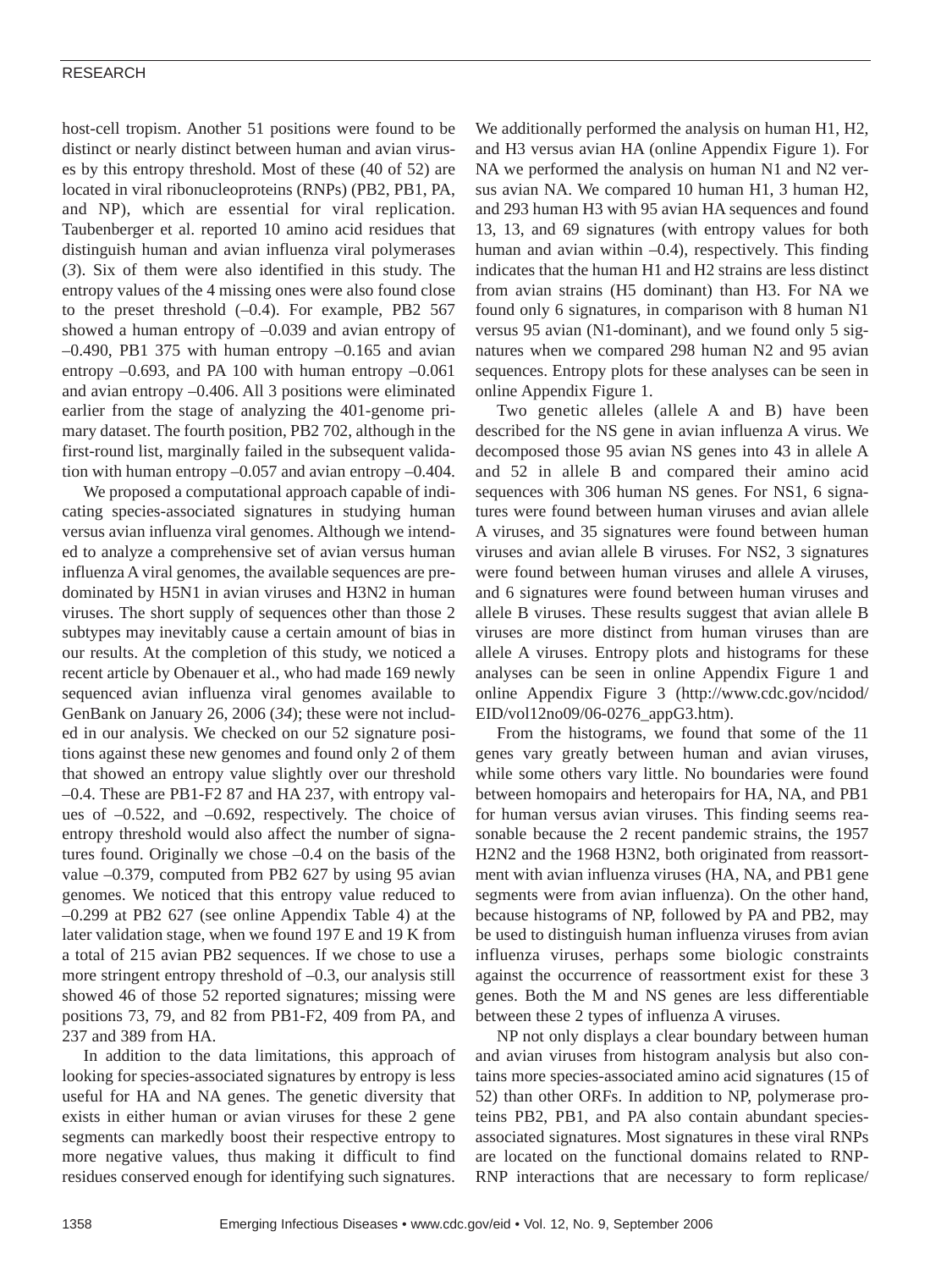transcriptase complex (3P and NP), which suggests that specific combinations of polymerase complex and NP would allow an influenza virus to replicate itself efficiently (Table 1). In addition to RNA-interacting domains, many species-associated amino acid signatures of 3P and NP are located in regions related to nuclear localization signals. Influenza viral replication is highly dependent on nuclear function (*35*), making it worthwhile to further examine the roles of those amino acid signatures on nuclear localization of viral RNP in avian versus human cells. We also noticed that several amino acid signatures in NP are located in the regions that interact with cellular proteins, such as splicing factor (BAT1/UAP56) or MxA, which plays a certain role in cellular antiviral mechanisms. What species-specific host factors may affect influenza viral replication rates is not clear. Biologic experiments are required for further understanding the roles of those amino acid residues and related functional domains in the mechanism of interspecies infection.

PB1-F2 is a novel influenza viral protein translated from alternative initiation of PB1 gene. PB1-F2 of PR8 (H1N1) has been shown to target mitochondria and then trigger host cell apoptosis (*36*). Our previous research has found that several strains contain truncated PB1-F2 (*37*). In this study, 379 of 401 PB1 sequences (in the primary dataset) contained PB1-F2  $\geq$ 87 and  $\leq$ 90 aa. For the other 22 sequences, 2 H3N2 strains missed a start codon, 3 H3N2 had the translation stopped at 11 aa, 1 H9N2 stopped at 8 aa, 5 H1N1 stopped at 57 aa, and 3 H9N2 and 7 H3N2 stopped at 79 aa. One H5N1 contained extra residues; its PB1-F2 was 101 aa. We also noted 5 speciesassociated signatures on PB1-F2; all of them are within the C-terminal domain, which is important for mitochondria targeting (*15,16*). Further investigation of the mitochondria localization of those PB1-F2 variants and their abilities for triggering apoptosis in cells derived from different species is warranted.

How many mutations would make an avian virus capable of infecting humans efficiently, or how many mutations would render an influenza virus a pandemic strain, is difficult to predict. We have examined sequences from the 1918 strain, which is the only pandemic influenza virus that could be entirely derived from avian strains. Of the 52 species-associated positions, 16 have residues typical for human strains; the others remained as avian signatures. The result supports the hypothesis that the 1918 pandemic virus is more closely related to the avian influenza A virus than are other human influenza viruses (*2*). From the 21 avian viruses isolated from humans in this study, we found 19 (90.5%) that contain  $\geq$ 1 change at the species-associated sites. Upon examining signature changes from similarly sized sets of randomly selected human viruses, randomly selected avian viruses, and randomly selected

viruses (avian plus human), we found 29.4%, 71.4%, and 47.1%, respectively, contain species-associated mutations. Although predicting the emergence of a pandemic strain is difficult, close monitoring of how those species-associated signature positions have changed from bird-specific to human-specific signatures may provide a measurement for the prediction of such events.

This work was supported by grants from National Science Council (NSC) Taiwan, NSC 93-2218-E-182-002, NSC 94-2213- E-182-027, and DOH95-DC-1413 (Department of Health, Taiwan).

Dr Chen is an assistant professor at the Department of Computer Science and Information Engineering, Chang Gung University. His research interests include viral bioinformatics, biological sequence analysis, data mining, and software development.

#### **References**

- 1. Scholtissek C, Rohde W, von Hoyningen V, Rott R. On the origin of the human influenza virus subtypes H2N2 and H3N2. Virology. 1978;87:13–20.
- 2. Reid AH, Taubenberger JK, Fanning TG. Evidence of an absence: the genetic origins of the 1918 pandemic influenza virus. Nat Rev Microbiol. 2004;2:909–14.
- 3. Taubenberger JK, Reid AH, Lourens RM, Wang R, Jin G, Fanning TG. Characterization of the 1918 influenza virus polymerase genes. Nature. 2005;437:889–93.
- 4. Chang SC, Cheng YY, Shih SR. Avian influenza virus: the threat of a pandemic. Chang Gung Med J. 2006;29:130–4.
- 5. Rice P, Longden I, Bleasby A. EMBOSS: the European Molecular Biology Open Software Suite. Trends Genet. 2000;16:276–7.
- 6. Hall TA. BioEdit: a user-friendly biological sequence alignment editor and analysis program for Windows 95/98/NT. Nucleic Acids Symposium Series. Oxford: Oxford University Press; 1999. p. 95–8.
- 7. Chen GW, Hsiung CA, Chyn JL, Shih SR, Wen CC, Chang IS. Revealing molecular targets for enterovirus type 71 detection by profile hidden Markov models. Virus Genes. 2005;31:337–47.
- 8. Macken C, Lu H, Goodman J, Boykin L, Boykin L. The value of a database in surveillance and vaccine selection. In: Osterhaus NC, Hampson AW, editors. Amsterdam: Elsevier Science; 2001. p. 103–6.
- 9. Poole E, Elton D, Medcalf L, Digard P. Functional domains of the influenza A virus PB2 protein: identification of NP- and PB1-binding sites. Virology. 2004;321:120–33.
- 10. Carr SM, Carnero E, Garcia-Sastre A, Brownlee GG, Fodor E. Characterization of a mitochondrial-targeting signal in the PB2 protein of influenza viruses. Virology. 2006;344:492–508.
- 11. Honda A, Mizumoto K, Ishihama A. Two separate sequences of PB2 subunit constitute the RNA cap-binding site of influenza virus RNA polymerase. Genes Cells. 1999;4:475–85.
- 12. Mukaigawa J, Nayak DP. Two signals mediate nuclear localization of influenza virus (A/WSN/33) polymerase basic protein 2. J Virol. 1991;65:245–53.
- 13. Gonzalez S, Ortin J. Distinct regions of influenza virus PB1 polymerase subunit recognize vRNA and cRNA templates. EMBO J. 1999;18:3767–75.
- 14. Zamarin D, Garcia-Sastre A, Xiao X, Wang R, Palese P. Influenza Virus PB1–F2 protein induces cell death through mitochondrial ANT3 and VDAC1. PLoS Pathog. 2005;1:e4.